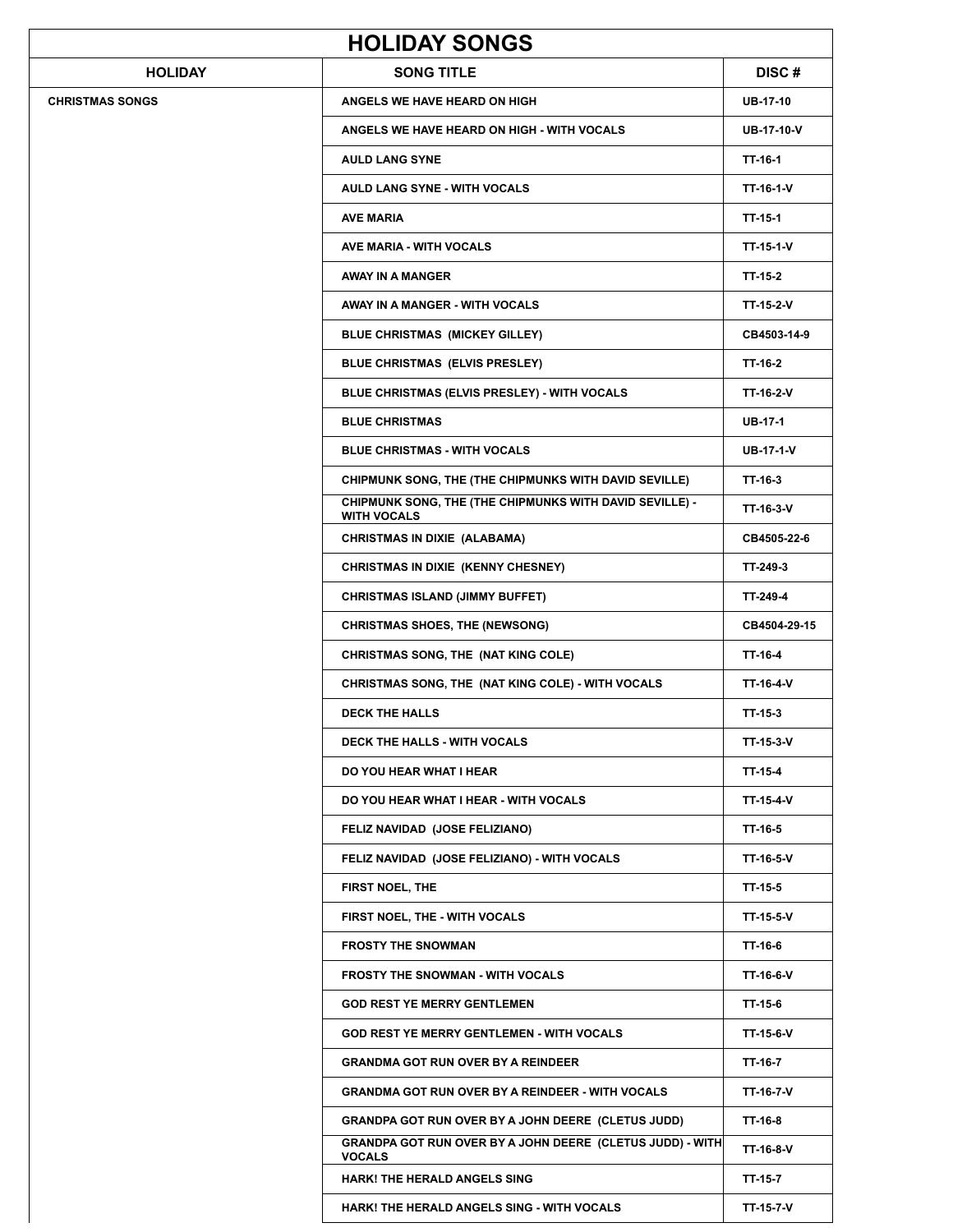| <b>HOLIDAY SONGS</b> |                                                           |                   |  |  |
|----------------------|-----------------------------------------------------------|-------------------|--|--|
| <b>HOLIDAY</b>       | <b>SONG TITLE</b>                                         | DISC#             |  |  |
|                      | HAVE YOURSELF A MERRY LITTLE CHRISTMAS                    | TT-15-8           |  |  |
|                      | HAVE YOURSELF A MERRY LITTLE CHRISTMAS - WITH VOCALS      | TT-15-8-V         |  |  |
|                      | <b>HERE COMES SANTA CLAUS</b>                             | TT-16-9           |  |  |
|                      | <b>HERE COMES SANTA CLAUS - WITH VOCALS</b>               | TT-16-9-V         |  |  |
|                      | HERE COMES SANTA CLAUS (ELVIS PRESLEY)                    | CB4503-14-10      |  |  |
|                      | <b>HOLLY JOLLY CHRISTMAS (BURL IVES)</b>                  | CB4505-22-7       |  |  |
|                      | I SAW MOMMY KISSING SANTA CLAUS                           | TT-16-10          |  |  |
|                      | I SAW MOMMY KISSING SANTA CLAUS - WITH VOCALS             | TT-16-10-V        |  |  |
|                      | I'LL BE HOME FOR CHRISTMAS                                | TT-16-11          |  |  |
|                      | I'LL BE HOME FOR CHRISTMAS - WITH VOCALS                  | TT-16-11-V        |  |  |
|                      | IT CAME UPON A MIDNIGHT CLEAR                             | <b>UB-18-12</b>   |  |  |
|                      | IT CAME UPON A MIDNIGHT CLEAR - WITH VOCALS               | <b>UB-18-12-V</b> |  |  |
|                      | IT'S BEGINNING TO LOOK A LOT LIKE CHRISTMAS               | TT-16-12          |  |  |
|                      | IT'S BEGINNING TO LOOK A LOT LIKE CHRISTMAS - WITH VOCALS | TT-16-12-V        |  |  |
|                      | <b>JINGLE BELL ROCK</b>                                   | <b>UB-17-13</b>   |  |  |
|                      | <b>JINGLE BELL ROCK - WITH VOCALS</b>                     | <b>UB-17-13-V</b> |  |  |
|                      | JINGLE BELL ROCK (BOBBY HELMS)                            | CB4505-22-8       |  |  |
|                      | JINGLE BELL ROCK (BOBBY HELMS) - WITH VOCALS              | TT-16-13-V        |  |  |
|                      | <b>JINGLE BELLS</b>                                       | TT-16-14          |  |  |
|                      | <b>JINGLE BELLS - WITH VOCALS</b>                         | TT-16-14-V        |  |  |
|                      | JINGLE BELLS (THE BRIAN SETZER ORCHESTRA)                 | <b>PR-S-3</b>     |  |  |
|                      | JINGLE BELLS (THE BRIAN SETZER ORCHESTRA) - WITH VOCALS   | <b>PR-S-10</b>    |  |  |
|                      | <b>JOY TO THE WORLD</b>                                   | TT-15-9           |  |  |
|                      | JOY TO THE WORLD - WITH VOCALS                            | TT-15-9-V         |  |  |
|                      | LET IT SNOW, LET IT SNOW, LET IT SNOW                     | TT-16-15          |  |  |
|                      | LET IT SNOW, LET IT SNOW, LET IT SNOW - WITH VOCALS       | TT-16-15-V        |  |  |
|                      | LITTLE DRUMMER BOY                                        | TT-15-10          |  |  |
|                      | LITTLE DRUMMER BOY - WITH VOCALS                          | TT-15-10-V        |  |  |
|                      | LITTLE SAINT NICK (THE BEACH BOYS)                        | CB4503-14-12      |  |  |
|                      | O CHRISTMAS TREE                                          | <b>UB-18-14</b>   |  |  |
|                      | O CHRISTMAS TREE - WITH VOCALS                            | UB-18-14-V        |  |  |
|                      | O COME ALL YE FAITHFUL                                    | TT-15-11          |  |  |
|                      | O COME ALL YE FAITHFUL - WITH VOCALS                      | TT-15-11-V        |  |  |
|                      | O HOLY NIGHT                                              | TT-15-12          |  |  |
|                      | O HOLY NIGHT - WITH VOCALS                                | TT-15-12-V        |  |  |
|                      | O LITTLE TOWN OF BETHLEHEM                                | TT-15-13          |  |  |
|                      | O LITTLE TOWN OF BETHLEHEM - WITH VOCALS                  | TT-15-13-V        |  |  |
|                      | ROCKIN' AROUND THE CHRISTMAS TREE (BRENDA LEE)            | CB4505-22-9       |  |  |
|                      | RUDOLPH THE RED NOSED REINDEER                            | TT-16-16          |  |  |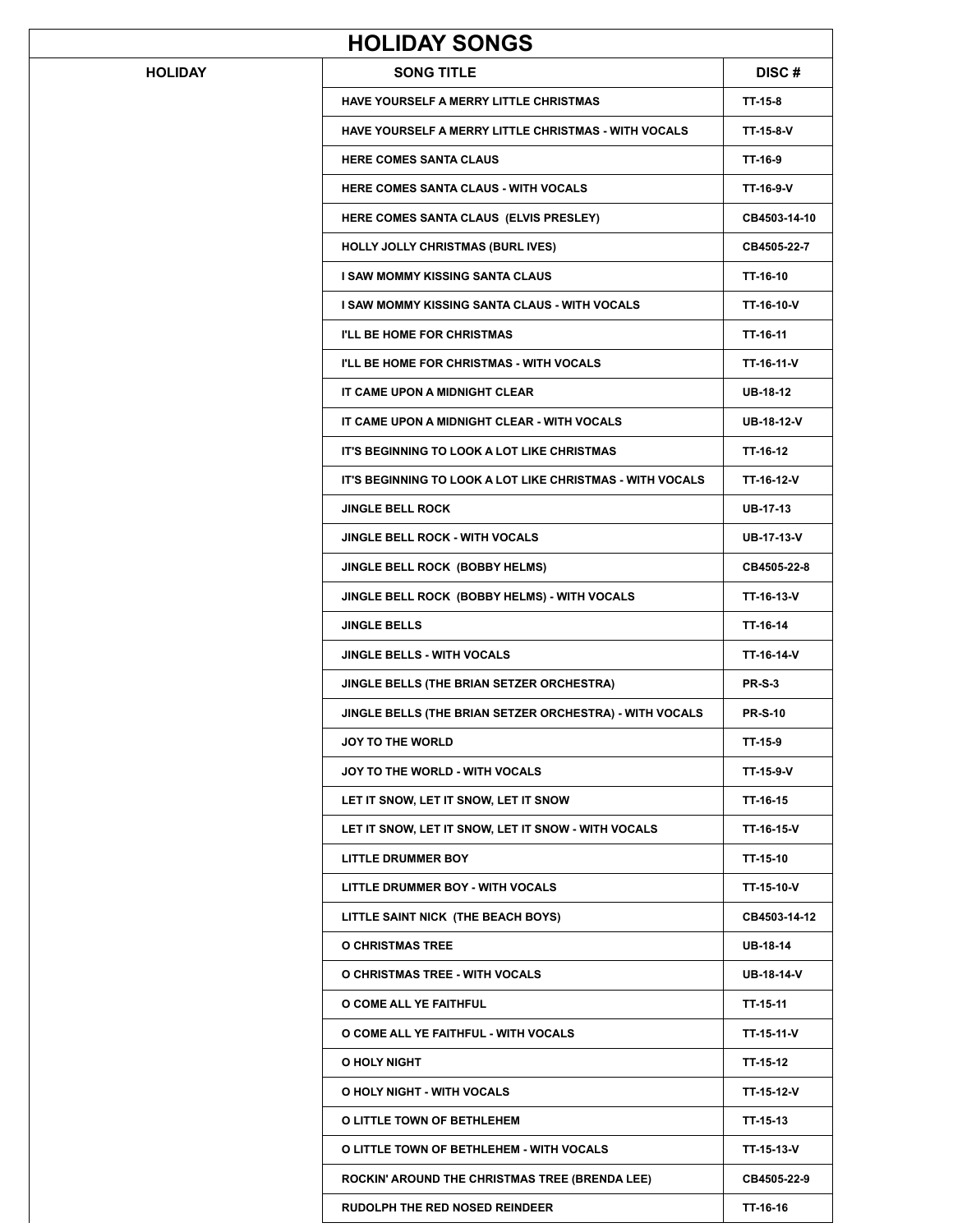|                  | <b>HOLIDAY SONGS</b>                                   |                  |
|------------------|--------------------------------------------------------|------------------|
| <b>HOLIDAY</b>   | <b>SONG TITLE</b>                                      | <b>DISC#</b>     |
|                  | <b>RUDOLPH THE RED NOSED REINDEER - WITH VOCALS</b>    | TT-16-16-V       |
|                  | RUN, RUN RUDOLPH (BRYAN ADAMS)                         | <b>BS-58-16</b>  |
|                  | <b>SANTA CLAUS IS COMING TO TOWN</b>                   | TT-16-17         |
|                  | SANTA CLAUS IS COMING TO TOWN - WITH VOCALS            | TT-16-17-V       |
|                  | SANTA CLAUS IS WATCHING YOU (RAY STEVENS)              | CBA-96-15        |
|                  | <b>SILENT NIGHT</b>                                    | TT-15-14         |
|                  | SILENT NIGHT - WITH VOCALS                             | TT-15-14-V       |
|                  | <b>SILVER BELLS</b>                                    | TT-15-15         |
|                  | SILVER BELLS - WITH VOCALS                             | TT-15-15-V       |
|                  | <b>SLEIGH RIDE</b>                                     | UB-17-12         |
|                  | <b>SLEIGH RIDE - WITH VOCALS</b>                       | UB-17-12-V       |
|                  | SNOOPY'S CHRISTMAS (THE ROYAL GUARDSMEN)               | TT-16-19         |
|                  | SNOOPY'S CHRISTMAS (THE ROYAL GUARDSMEN) - WITH VOCALS | TT-16-19-V       |
|                  | <b>TENNESSEE CHRISTMAS (AMY GRANT)</b>                 | CB4505-22-10     |
|                  | <b>TOYLAND</b>                                         | <b>UB-17-5</b>   |
|                  | <b>TOYLAND - WITH VOCALS</b>                           | <b>UB-17-5-V</b> |
|                  | <b>TWELVE DAYS OF CHRISTMAS</b>                        | TT-15-16         |
|                  | <b>TWELVE DAYS OF CHRISTMAS - WITH VOCALS</b>          | TT-15-16-V       |
|                  | <b>WE THREE KINGS</b>                                  | TT-15-17         |
|                  | WE THREE KINGS - WITH VOCALS                           | TT-15-17-V       |
|                  | WE WISH YOU A MERRY CHRISTMAS                          | TT-15-18         |
|                  | WE WISH YOU A MERRY CHRISTMAS - WITH VOCALS            | TT-15-18-V       |
|                  | WHAT CHILD IS THIS                                     | TT-15-19         |
|                  | WHAT CHILD IS THIS - WITH VOCALS                       | TT-15-19-V       |
|                  | <b>WHITE CHRISTMAS</b>                                 | TT-15-20         |
|                  | WHITE CHRISTMAS - WITH VOCALS                          | TT-15-20-V       |
|                  | <b>WINTER WONDERLAND</b>                               | TT-16-20         |
|                  | <b>WINTER WONDERLAND - WITH VOCALS</b>                 | TT-16-20-V       |
|                  | YOU'RE A MEAN ONE, MR. GRINCH                          | TT-02-3          |
| <b>HALLOWEEN</b> | ADDAM'S FAMILY, THE - TV THEME                         | SC-8116-11       |
|                  | <b>BAD MOON RISING - CREEDENCE CLEARWATER REVIVAL</b>  | CB450-20-13      |
|                  | <b>BLACK MAGIC WOMAN - SANTANA</b>                     | CB450-20-1       |
|                  | <b>DARK LADY - CHER</b>                                | <b>SGB-10-13</b> |
|                  | DEVIL WENT DOWN TO GEORGIA, THE - CHARLIE DANIELS      | CB450-05-7       |
|                  | <b>FEED MY FRANKENSTEIN - ALICE COOPER</b>             | <b>SGB-09-9</b>  |
|                  | GHOST RIDERS IN THE SKY - SONS OF THE PIONEERS         | CB4503-1-6       |
|                  | <b>HAUNTED HEART - SAMMY KERSHAW</b>                   | MH-1050-11       |
|                  | <b>I LOVE THE DEAD - ALICE COOPER</b>                  | <b>SGB-09-10</b> |
|                  | I PUT A SPELL ON YOU - CREEDENCE CLEARWATER REVIVAL    | AH-2011-16       |